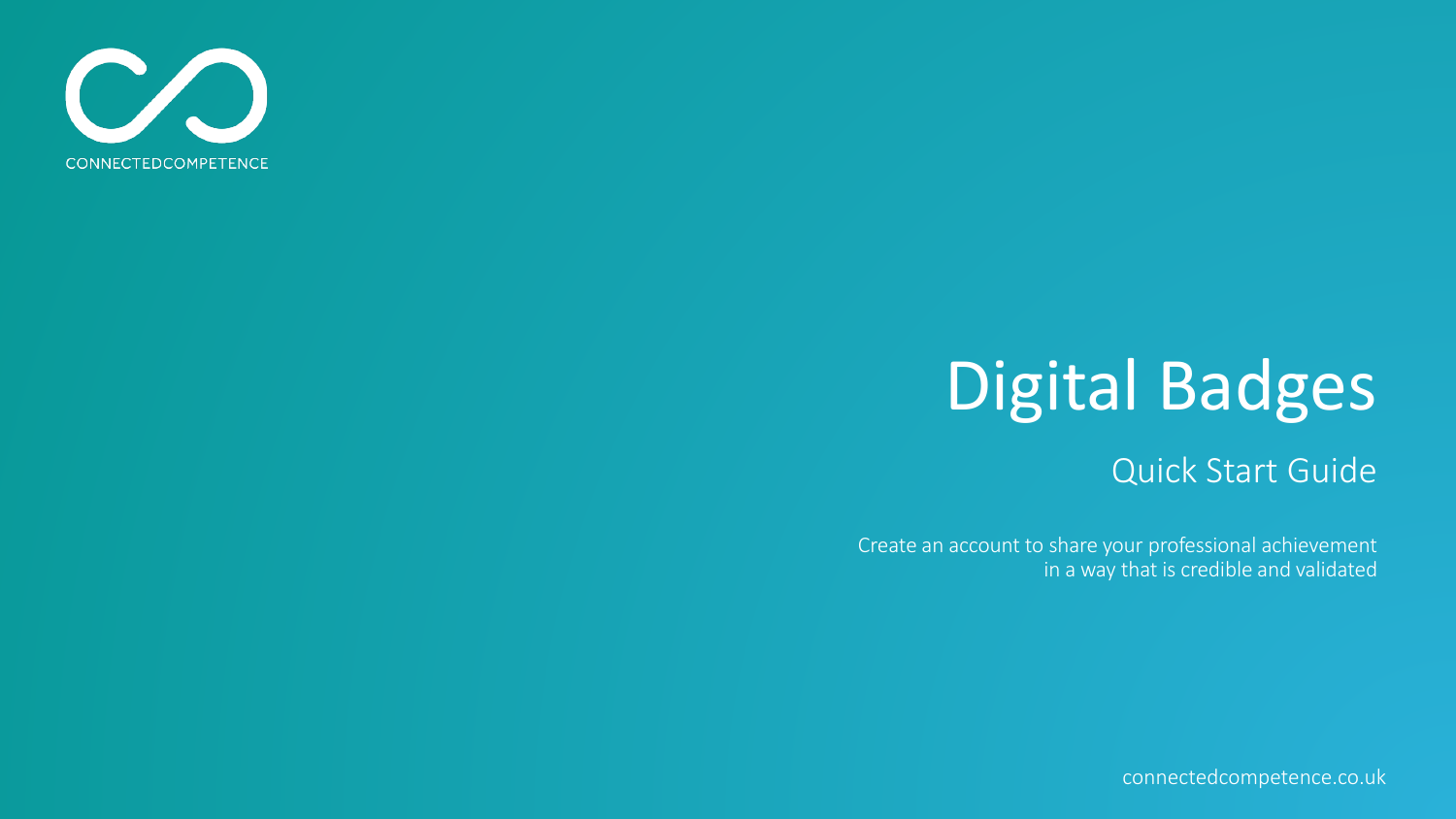

# Email notification

You will be notified by email that you've been awarded a digital badge. Even if you're awarded several at the same time, you may still only receive one email.

It is worth adding 'admin@youracclaim.com' to your safe senders list.

You can find out how to do this in the help section of your email platform. Open the email and select Accept your badge to go to the Credly platform.

PLEASE NOTE: Our digital badges are built as Open Badges

Open Badges is the world's leading format for digital badges. It is not a specific product or platform, but a type of digital badge that is verifiable, portable, and packed with information about skills and achievements.

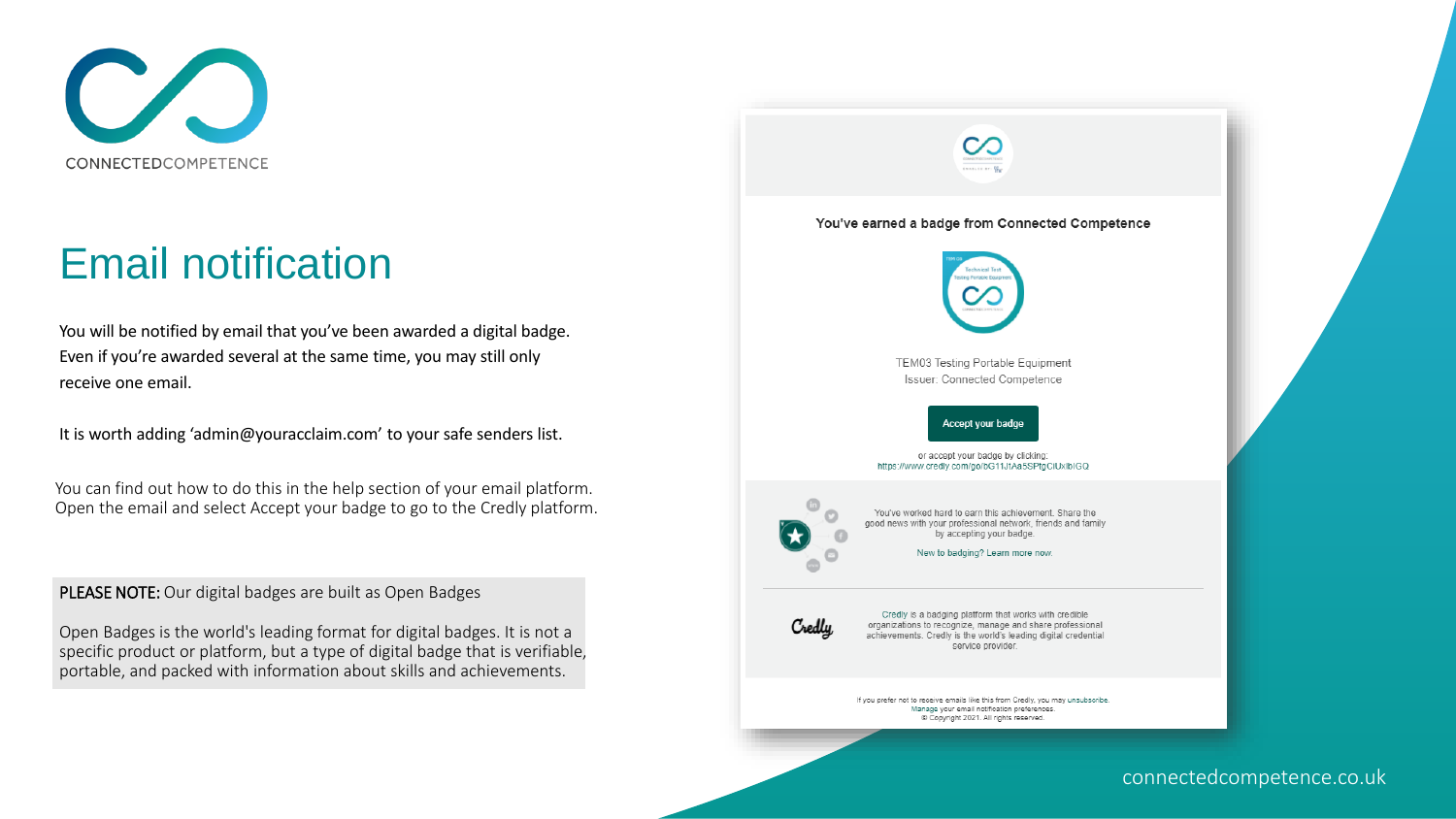

#### Credly

#### Make the most of your achievement from Connected Competence

Credly is the world's largest network of individuals and organizations using verified achievements to unlock opportunities. Join millions of professionals in sharing your achievements online.



### Signing up

If this is your first time receiving a digital badge, you'll need to create an account.

Just enter a password and read and agree the Terms of Service and Privacy Policy.

Then click the Sign-up button to complete the process.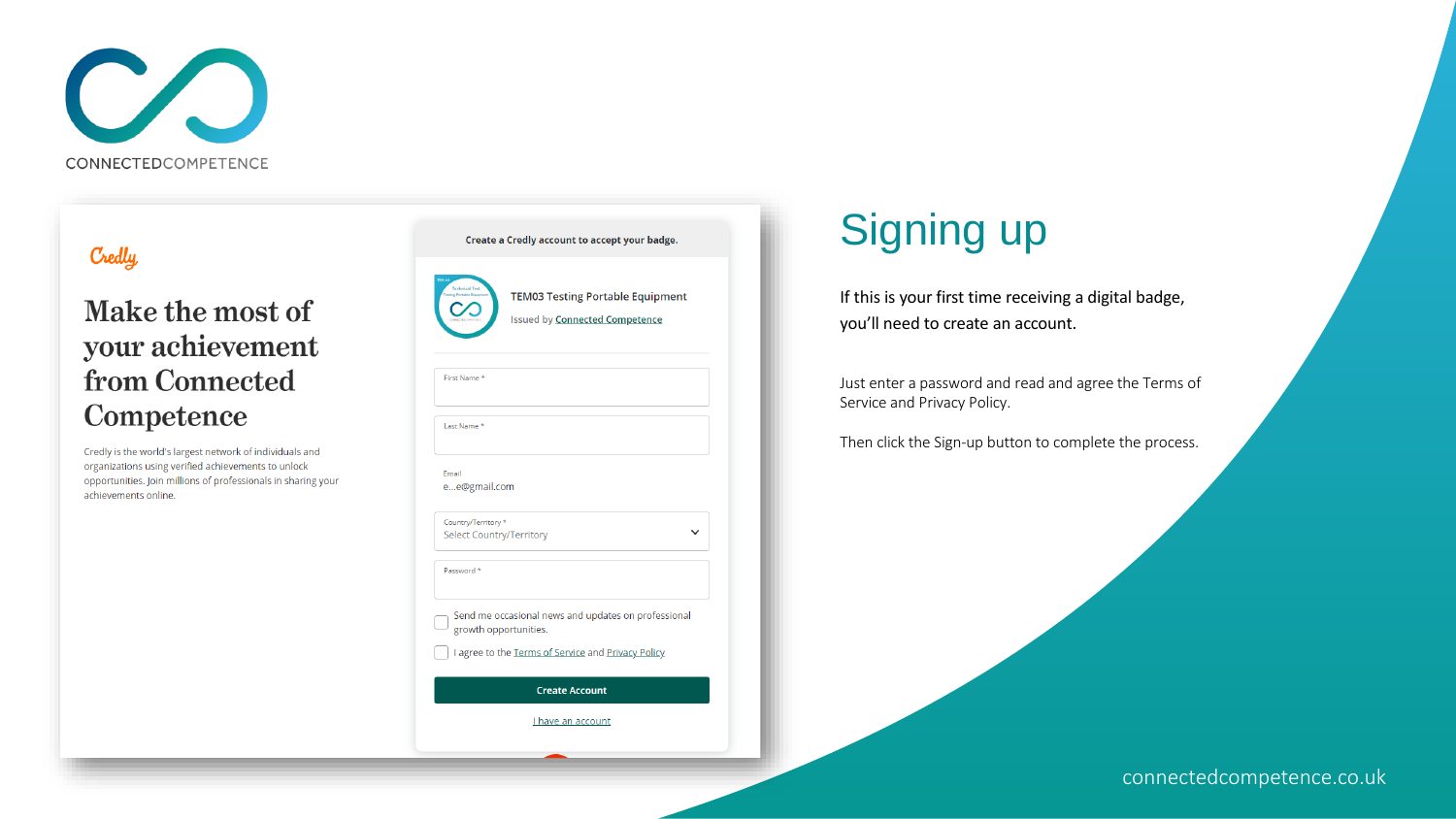

# Accept your digital badge

Once you've clicked the 'Accept your badge' button in the email you will see this screen in your browser.

From here you can accept your digital credential and save your settings. This will make it even easier to accept future credentials.

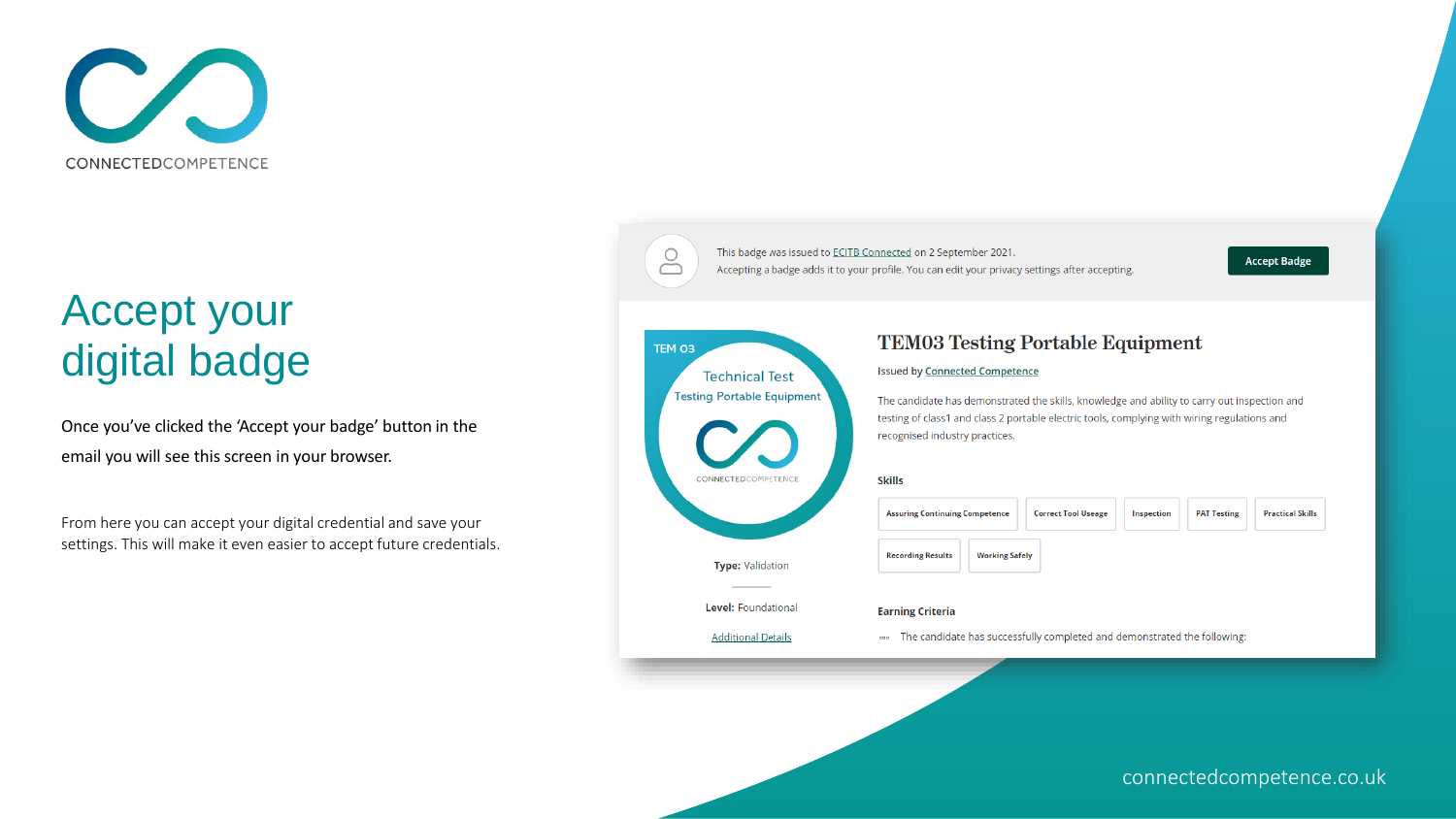

Share your badge. Broadcast your achievement to friends and colleagues to get the recognition you deserve.



**TEM03 Testing Portable Equipment Issued by Connected Competence** 

#### $\boxtimes$ P in  $\langle \rangle$

#### LinkedIn

Connect to your LinkedIn account and you'll be able to share your earned badges to your LinkedIn profile.

**Connect** 

View badge in dashboard

### Time to tell others

To share your digital credential to your social and professional networks select the Share button.

This brings up a list of options, select one to start.

If you get stuck, just visit the Support section to get some further help.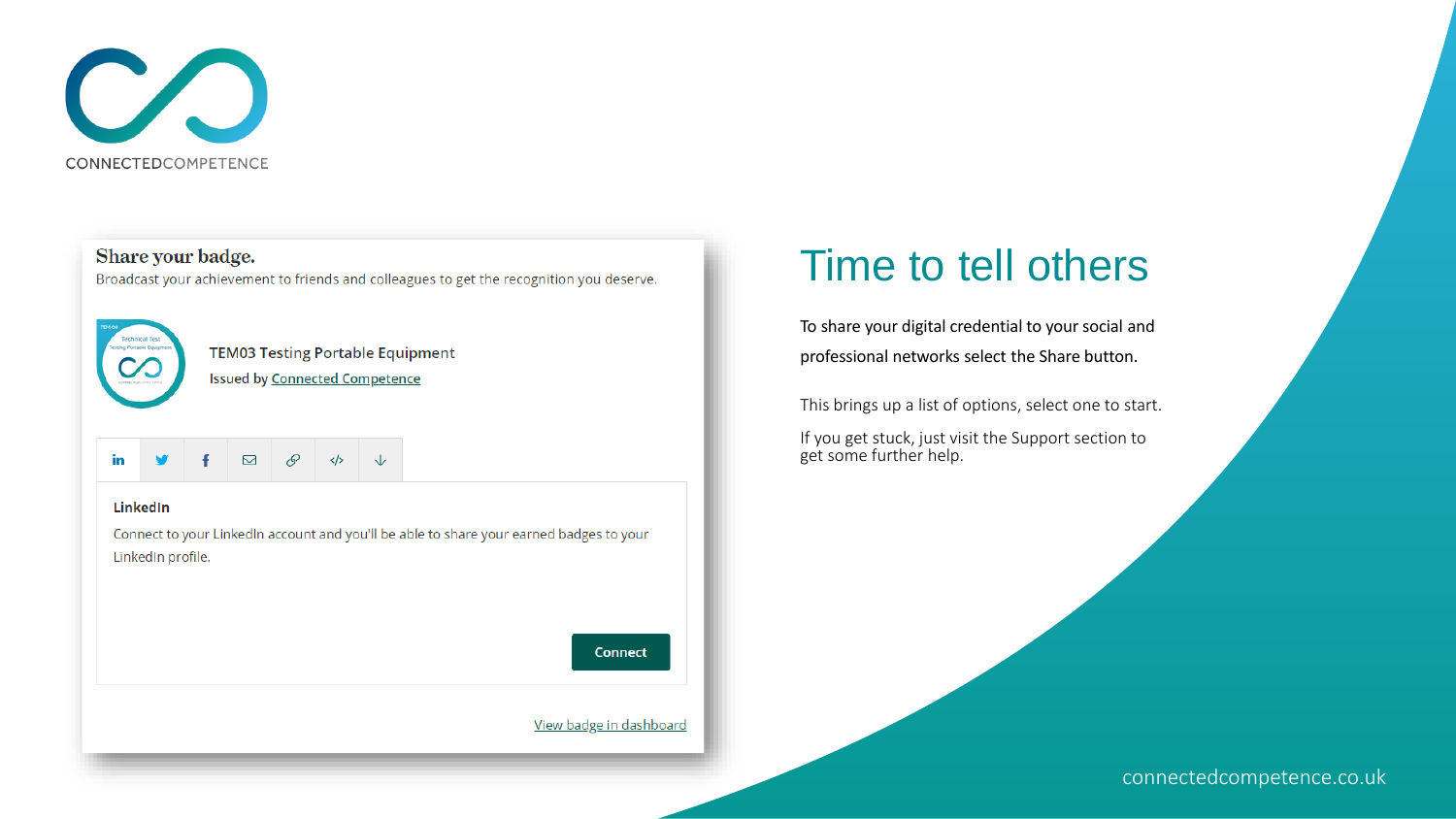

# Verifying your digital badge

Digital badges allow you to recognise and communicate all skills in a single consistent way, one that is portable, verifiable and secure.

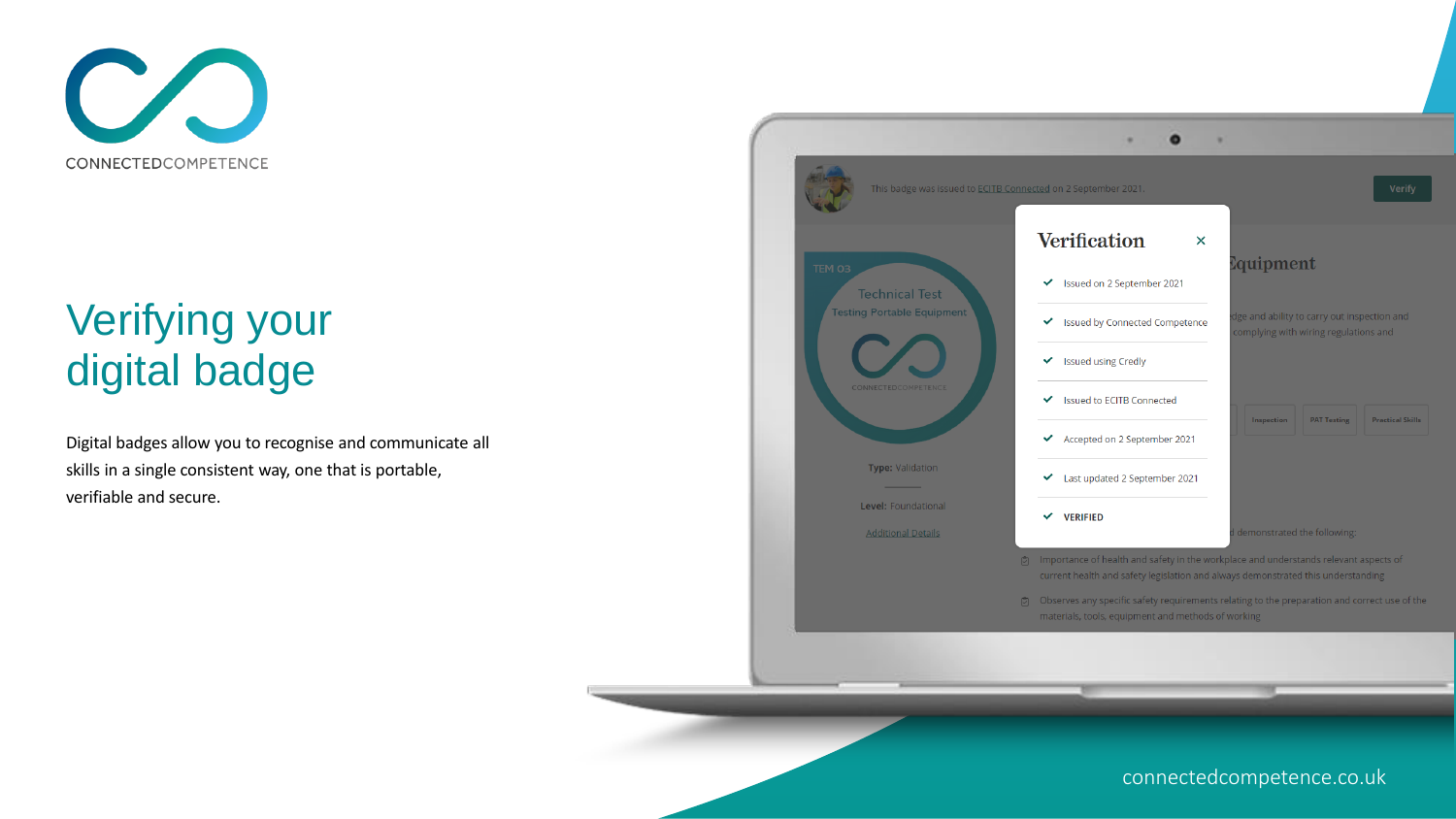



### Knowledge Base

From this Support section and access the online help resources in the Knowledge Base.

You can probably find the answer in the Knowledge Base, Select the link to access it. Look at the lists of step-by-step guides and videos to find what you need or use the search function to find it. Many of your questions will already have an answer.

Just [click here t](https://support.credly.com/hc/en-us)o access it.

Can't find the answer? Then just email [connected@ecitb.org.uk](mailto:connected@ecitb.org.uk)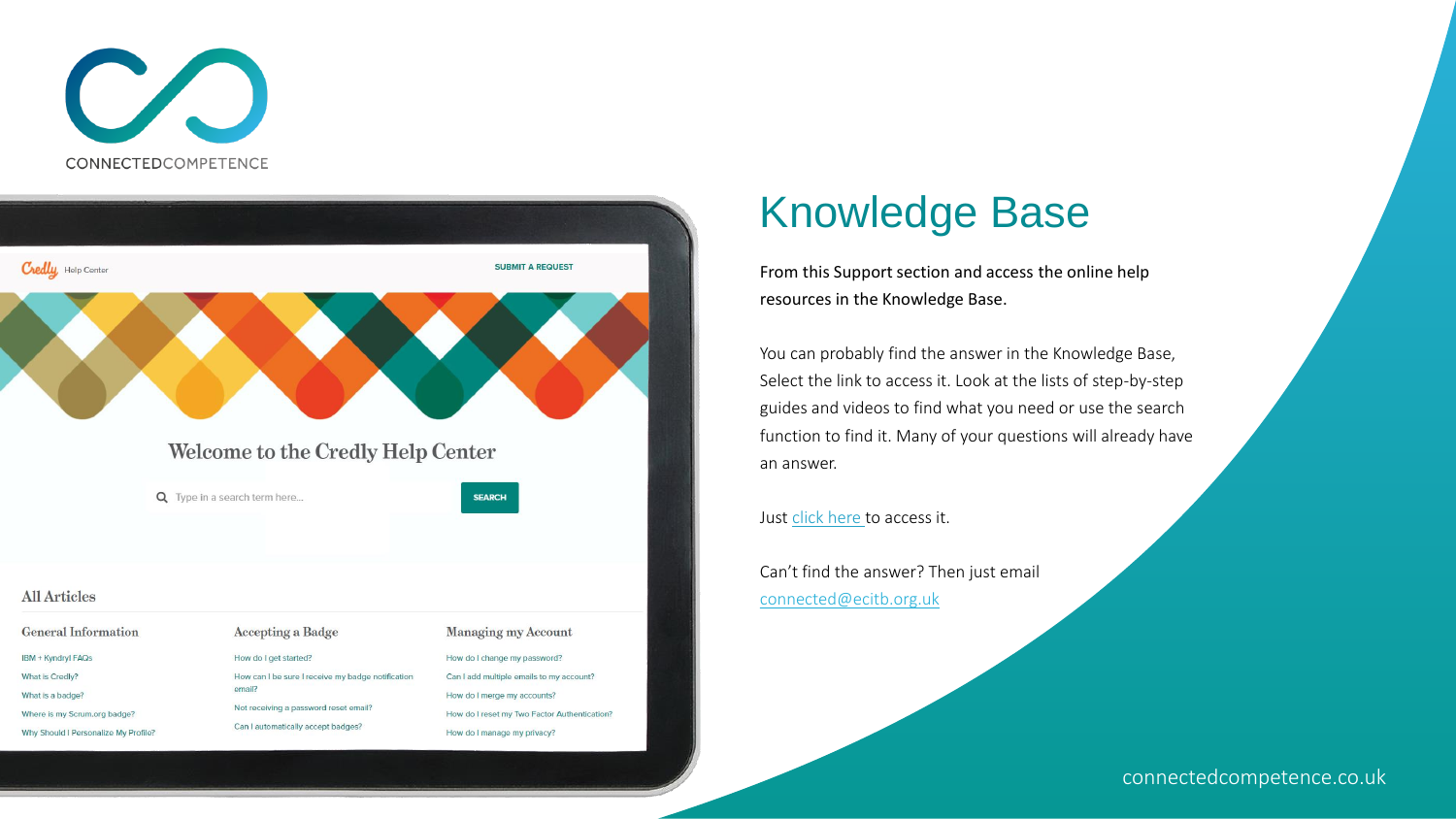

# Your badges

You may have received more than one digital badge, so to see them all select Dashboard from the dropdown menu in the top right.

Click on the digital badge to view more details, including the issuer, issue date and the metadata.

You can also share your badge from here too.

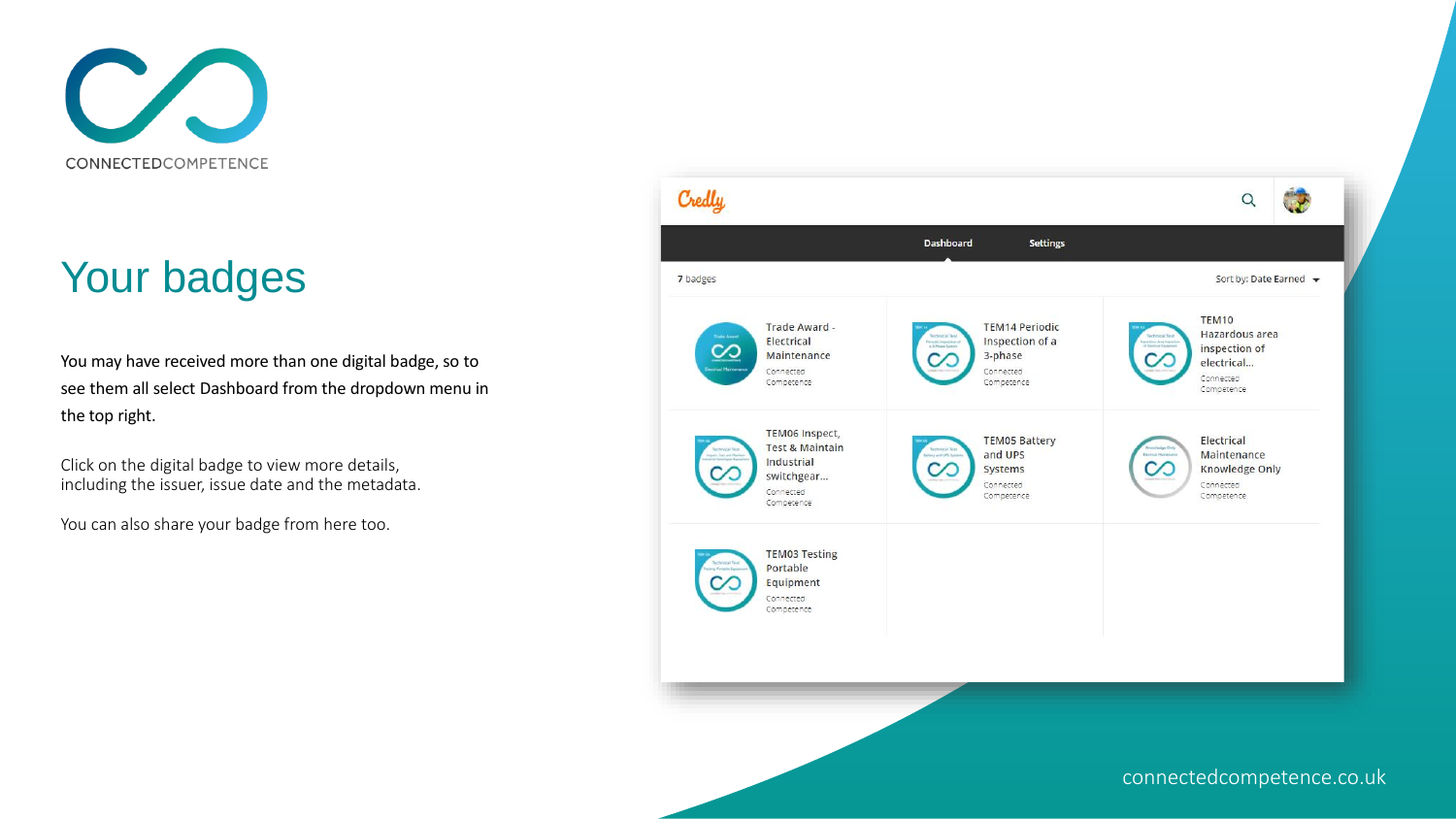



#### Your profile

You may have noticed View Profile in this top menu bar. This allows you to showcase all your badges at once.

To do that, first select Dashboard and choose which badges you wish to display - you can toggle these to be public or private in the from the top right of the badge page.

It's worth adding your photo and a bit about yourself too. To do this select Settings from the left-hand menu. Once you're ready, click 'View Profile' from the top menu and then copy the URL.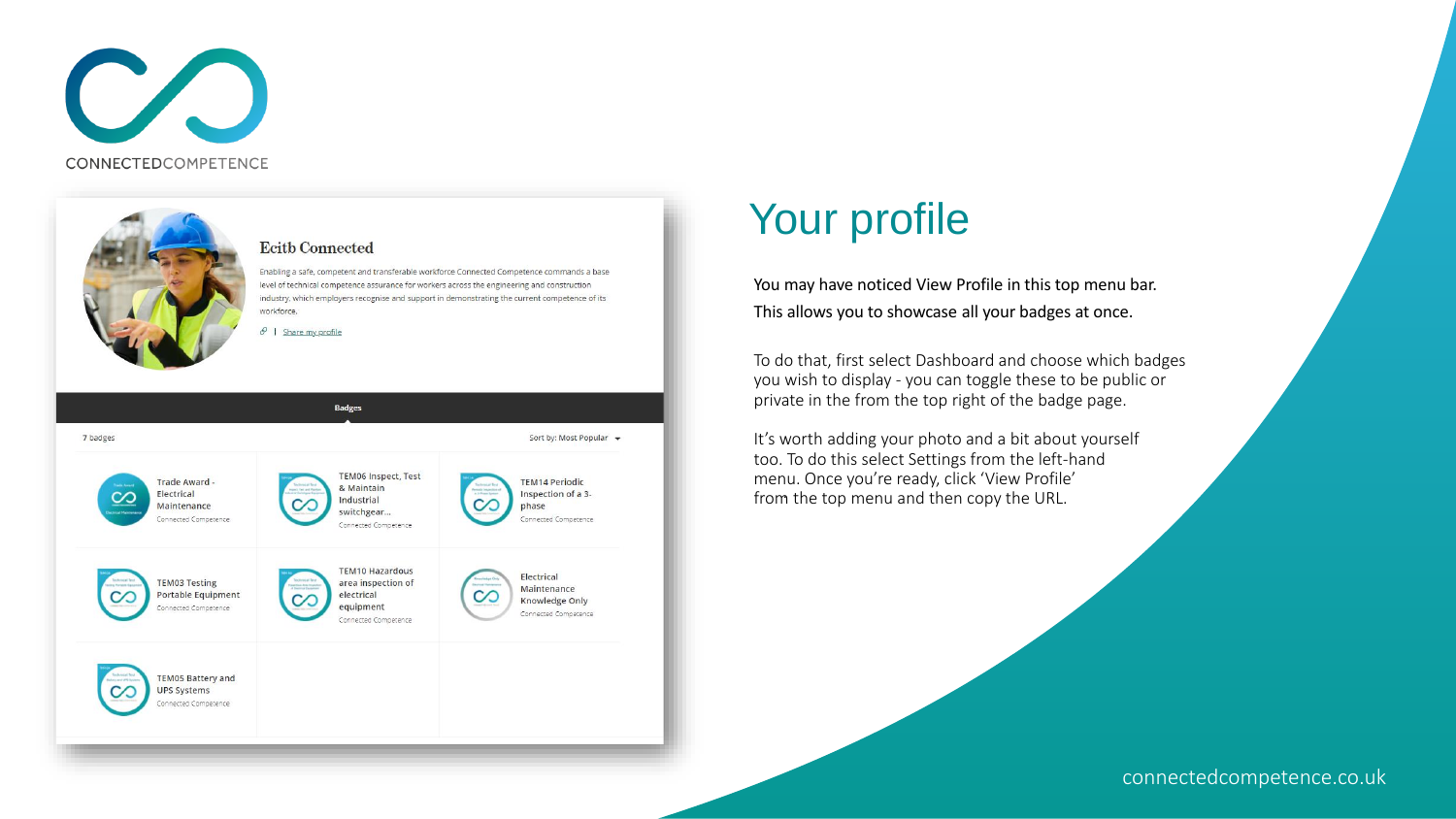

### We haven't forgotten...

If you've forgotten your password, you can reset it by selecting 'Forgot Password?' form the Credly home screen or by visiting [this](https://www.credly.com/users/password/new) link

For unclaimed credentials or where a recipient no longer has access to the email address to where the badge were previously issued to; please contact Connected Competence via email at connected@ecitb.org.uk so we can reissue the badges to the relevant email address.

#### Credly

#### **Respected Brands.** Resume-worthy Achievements.

Credly is the world's largest network of individuals and organizations using verified achievements to unlock opportunities. Join millions of professionals in sharing your achievements online.

|       | Enter your email address, and we'll send you an email with |
|-------|------------------------------------------------------------|
|       | instructions for how to reset your password.               |
| Email |                                                            |
|       |                                                            |
|       |                                                            |
|       |                                                            |
|       | <b>Send Instructions</b>                                   |



Request Demo | About Credly | Terms | Privacy | Developers | Support